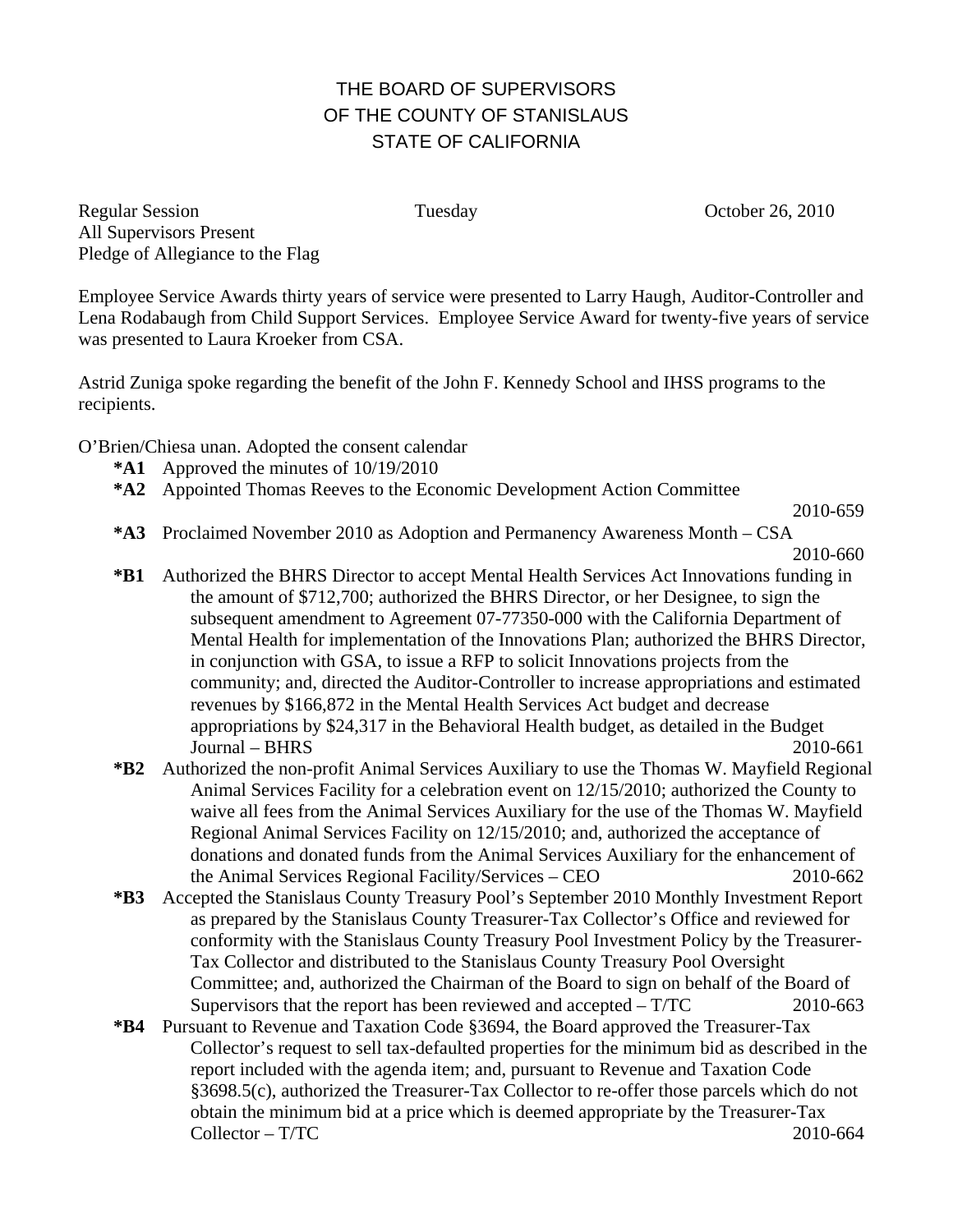- **\*B5** Accepted funding from the U.S. Department of Justice, Office of Community Oriented Policing Services (COPS) Technology Program; authorized the Sheriff-Coroner and CEO to sign the Award Document and accept the funding in the amount of \$300,000; and, directed the Auditor-Controller to increase estimated revenue and appropriations in the amount of \$300,000, according to the budget journal – Sheriff 2010-665
- **\*B6** Approved the tentative Health Insurance Agreement between Stanislaus County and all employee labor organizations for the period 01/01/2011 through 12/31/2011, subject to successful ratification of the Agreement by each individual labor organization; authorized the extension of the agreement provisions to all unrepresented management and confidential employees; and, authorized the Chairman and all parties to sign the agreement – CEO 2010-666
- **\*C1** Approved the conditional award of the contract in the amount of \$84,273 to George Reed, Inc. of Modesto, California for the construction of the South 9th Street at Latimer Avenue, Federal-Aid Project No. HSIPL-5938(161) Project, subject to receipt of appropriate insurance and bonds; authorized the Director of Public Works to execute a contract with George Reed, Inc., for \$84,273 and to sign necessary documents; directed the Auditor-Controller to make the necessary budget adjustments per the financial transaction sheet; authorized the Director of Public Works to execute change orders in accordance with Public Contract Code §20142; upon project completion, authorized the Director of Public Works to accept the completed improvements and perform all necessary closeout activities; and, authorized the Construction Manager to issue a Notice to Proceed contingent upon receipt of proper insurance and bonds – PW 2010-667

Chiesa/Monteith unan. **B7** Accepted the Children and Families Commission Presentation of 2009-2010 activities 2010-668

County Counsel determined that Supervisors Grover, O'Brien, Chiesa, and DeMartini have disqualifying conflicts of interest with Agenda Item **B8** because they all own agricultural property under Williamson Act contract or qualified to be under contract. Therefore, in order to establish a quorum to consider this matter the Board invoked the rule of necessity and drew lots to determine which two Supervisors would participate in the decision. Supervisors De Martini and Chiesa drew long straws and thus participated in the decision.

Chiesa/DeMartini (3-0)(Grover and O'Brien abstained) **B8** Finds that the County received less than onehalf of the foregone property tax revenue pursuant to Government Code §16142.1(d)(1) for the 2009/10 fiscal year; set a public hearing on 11/09/2010 at 9:10 a.m. to consider adoption of the implementation of the provisions authorized in SB 863 and outlined in subdivision (b) of Government Code §51244 and §51244.3; and, directed staff to notify all contracted landowners of the following: (A) the scheduled public hearing on 11/09/2010 at 9:10 a.m. to consider adoption of the implementation of SB863, (B) the final decision of the Board after the conclusion of the 11/09/2010 a.m. public hearing,(C) the landowner's right to prevent the reduction in the term of his or her contract by serving notice of non-renewal as specified by Government Code  $\S 51245 - CEO$  2010-669

**Corr 1** Acknowledged receipt of claims and referred to the CEO-Risk Management Division the following claims: Israel Perez; Jennifer Continillo (2); Mary Ann Mercurio; Karren Norman on behalf of Edward May; Linda Montez; Ronda Bye; and, Michael Bailey.

The CEO reported that the State Budget was adopted. He noted his disappointment regarding the failure of the leadership in Sacramento in the late adoption of the State Budget. The Governor removed \$963 million from the adopted budget. The Democratic Legislature has vowed to reinstate half of the funding